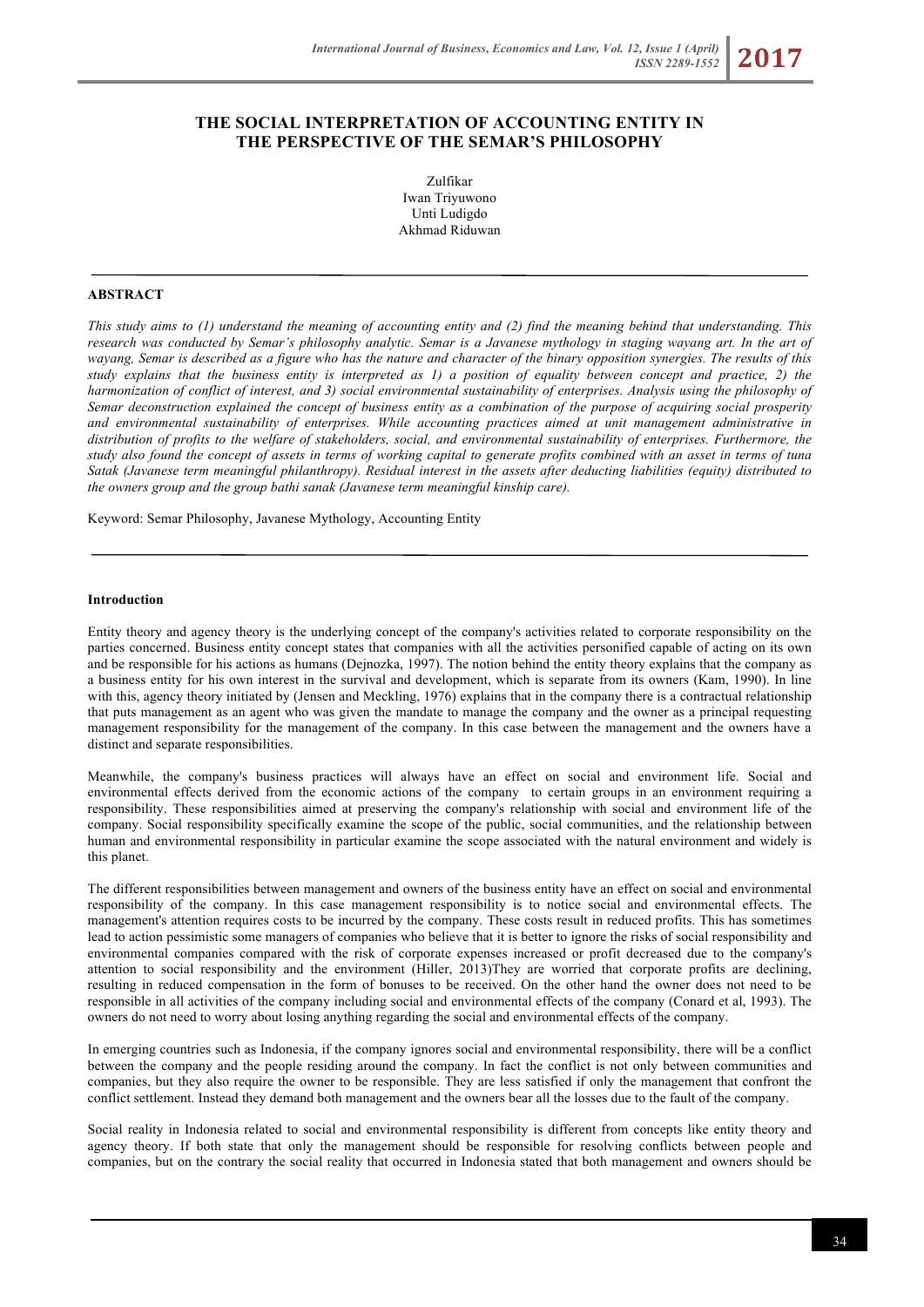responsible for resolving the conflict with the public. The management and the owner is a unity in addressing social and environmental conflicts.

Entity theory and agency theory constructed by business practices in western countries. The business practices oriented to welfare for the owners of capital. The ultimate goal is to obtain the maximum welfare. The greater the ownership of capital, the greater the demands on the welfare owner Instead of capital manager shall attempt to owner's wealth continues to grow.

Meanwhile business practices in Indonesia heavily influenced by indigenous cultures. Local wisdom is a guide for the Indonesian nation in all aspects of life. One of the local wisdom that affect the life of the nation Indonesia is the Javanese culture. Indigenous Javanese culture is upheld by the Indonesian people in general. One of the principles of life that do to this day is the principle of '*Gotong Royong*. This principle teaches people to mutual help alleviate the interests of others.

The research will focus on the issue of differences in roles between management and owners of the business entity associated with social responsibility and environmental effects. Social interpretation of business entity aims to explain the social reality of the different roles and management responsibilities associated with the owner of the social and environmental effects of the company. This study aims to (1) understand the meaning of accounting entity and (2) find the meaning behind that understanding.

# **LITERATURE REVIEW**

The concept of a business entity by entity theory and agency theory create differentiated responsibilities between the owners and management. Such differences have implications for the actions of each party. The owner acts based on the motivation to improve their welfare as much as possible. This motivation often encourage actions beyond the limits of resource exploitation. Even the act of exploitation is deliberately made the company into a milch cow. While management will do everything possible to achieve its profit target that has been set. Maximum effort to achieve profit management companies often ignore the social and environmental effects of the company.

The basic concept of accounting is a logical consequence or derived from the adoption of the concept of business entity that was built by the entity theory and agency theory. Criticisms made many researchers say that the social reality of modern accounting through its accounting entity concept creates imperialism or capitalist reality in various forms (Hauriasi and Davey, 2009; Chew and Greer, 1997; Gibson, 2000).

Related to this, one of the common characteristics of accounting systems in developing countries, including Indonesia, is that they system just extensions that have historically come from the imperialist countries or West capitalist, particularly Europe, USA, and Australia. Typically these systems have been introduced either through colonial influence and / or power of the investor (Hove, 1986; Perera, 1985). In addition, the accounting practices and traditions that are used without considering seriously the real situation and needs of the recipient countries (Hauriasi and Davey, 2009). Meanwhile, evidence that the adoption of entity theory also made feuds with local culture and customs described in several studies as summarized in the following paragraphs.

Hauriasi and Davey (2009) summarizes studies of accounting and culture in recent decades, that has been visible improvement of the research conducted to assess the appropriateness of the accounting system Southwestern imported into developing countries (Askary, 2006; Briston. 1978; Brown and Tower, 2002; Chand, 2005; Hove, 1986; Perera, 1989b; Samuels and Oliga, 1982; Wallace, 1990; Wickramasinghe and Hopper, 2005). Studies have been conducted to doubt the ability of the system (Western accounting practices) to meet the needs of developing countries, so that they are called to identify their own needs, and based on local conditions, to develop new systems or modify existing. Given the history of the domination of Western imperialism and colonialism, it is difficult without appreciating the impact of accounting and accounting systems to the cultural values and customs of society.

The role that has been played in the accounting and the impact of colonization on indigenous peoples / cultures (indigenous culture) increasingly debated (Gibson, 2000 and Neu, 2000). Most recent studies highlight the inherent tension between the values of Western accounting and core values of the local customs. Often, local traditional values, for example on employment, land and fundamental of kinship contrary to the values and principles imposed by accounting and accounting systems (Greer and Patel, 2000). The dominant Western accounting systems and practices tend to increase property values and social and family economics over traditional values.

Evidence that global economic integration and economic values of the narrow threatens core values of a culture study showed Hauriasi and Davey (2009). Research Hauriasi and Davey conducted on 25 participants consisting of financial managers senior in the government sector and the private sector, accounting academics, accountants professionals, religious leaders, and community of indigenous leaders in Solomon Islands is a country that still upholds the values of togetherness, bondage and kinship responsibilities embodied in indigenous perspectives on work and residence. Interviews with participants first performed in 1997 and the last in 2007.

Participants are asked his views on the relationship customary values of three important themes: attitudes, economic activity and accounting. In addition, also the view of the relationship the adoption of the West against the three themes. The results of research Hauriasi and Davey (2009) shows a view of opposites between traditional values and the adoption of the Western system. Solomon cultural values of upholding accountability transparent, consultative leadership, and kinship and record their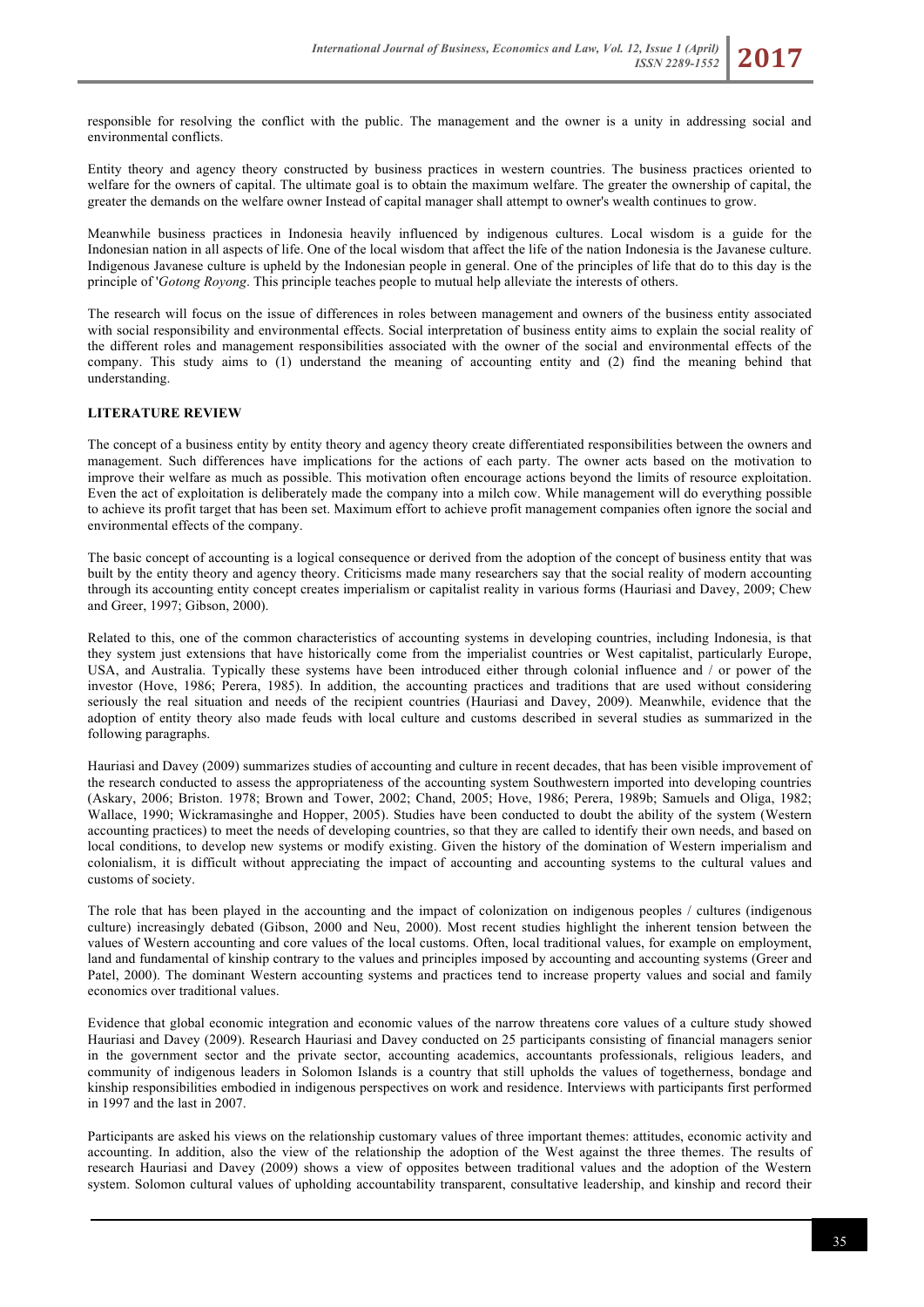social responsibilities. Instead they avoid several things, namely: orientation profit / wealth, the competition among members of the group, the separation of the entities on the owner, and time constraints. Learn their results as shown in following table:

|                       | Table 1<br>Difference Characteristics Solomon Community<br>Economy in the Context of Adoption of Western and Local Culture |                                                                                               |                                                                                                                    |  |  |
|-----------------------|----------------------------------------------------------------------------------------------------------------------------|-----------------------------------------------------------------------------------------------|--------------------------------------------------------------------------------------------------------------------|--|--|
|                       |                                                                                                                            |                                                                                               |                                                                                                                    |  |  |
| Theme                 | Sub-theme                                                                                                                  | Traditional society                                                                           | Contemporary society                                                                                               |  |  |
| <b>Behavioral</b>     | Forms of accountability                                                                                                    | Close knit community ensures greater<br>transparency, personal accountability<br>from leaders | Leaders often remote from subjects,<br>less transparent, often discharge<br>accountability through institutions    |  |  |
|                       | Command and control                                                                                                        | Leaders operate through<br>consultation and consensus                                         | Individuals and institutions given<br>formal powers to command and<br>control subjects                             |  |  |
|                       | Human relationships                                                                                                        | Kinship relations are paramount and<br>cement societies                                       | Kinship relations still important but<br>under strain from demands of<br>capitalistic activities                   |  |  |
| Business/<br>economic | Profit maximization and<br>wealth accumulation                                                                             | Profit making and wealth<br>Accumulation unimportant, if not<br>discouraged                   | Profit making for business is preferred<br>but not at the expense of family<br>relationships                       |  |  |
|                       | Separation of business<br>entity from ownership                                                                            | No separation exists in traditional<br>worldview                                              | Accounting is promoted along this<br>principle but limited application                                             |  |  |
|                       | Competition                                                                                                                | Takes place between members of out-<br>groups, discouraged between and<br>among family groups | Implicit competition among related<br>groups and individuals. Open<br>competition only between<br>unrelated groups |  |  |
| Accounting<br>themes  | Forms of accounting                                                                                                        | Mostly oral transmission.<br>Use of physical objects to<br>record social obligations          | Use western accounting<br>systems mainly to meet<br>statutory obligations                                          |  |  |
|                       | Time consciousness                                                                                                         | Work done at personal convenience.<br>Time is unimportant                                     | Value of time is being.<br>recognized, but minimal<br>adaptation to its demands                                    |  |  |
|                       | Personal performance<br>measurement                                                                                        | Being part of group more<br>important than personal<br>contribution                           | Recognized in modern<br>organizations but limited<br>application                                                   |  |  |

Long before the results Hauriasi and Davey (2009) has published, Chew and Greer (1997) has found the reality of oppression and alienation of the Australian Aboriginal people and Torres by Western imperialism. In the paper Chew and Greer examine the role of accounting in the persecution and alienation continuously against the Australian Aboriginal and Torres. Chew and Greer article also intended to correct the imbalance by examining problems arising from the coercion West against this form of accountability in the context of Australian society and Aboriginal Torres Strait Islander (ATSI). It is pitch-motivation by Yirra statement presented to the Minister in the country by Kimberley Aboriginal Land Council. In a statement Yirra, Kimberley Land Council encourage the establishment of the authority of the Regional Kimberley same as Torres Strait Islander Authority which aims to take over some of the functions currently performed Aboriginal and Torres Strait Islander Commission (ATSIC) for ATSIC in its current form is no longer relevant to the needs of the Kimberley ,

Tensions between the parties adopt a system of accountability West with indigenous peoples Aboriginal caused by several problems (Chew and Greer, 1997), namely: first a structural problem, modern organizations tend to rely on ex-post controls as well as accounting for the delegation of authority for decision-making to lower-level managers, while Aboriginal communities dependent on ex-ante control where there decision makers at the grassroots level. The second is the problem of ideology in which the discourse of domination has the potential to make or change the self-consciousness of those involved in the process of accountability. Accountability system within the context of Aboriginal must consider Aboriginal culture and avoid the potential for colonization of the accounting system.

Continuing what has been done by Chew and Greer (1997), Gibson (2000) confirms that the language and terminology of accounting has been and continues to be an effective weapon to create powerlessness (disempowerment) and the disenfranchisement (dispossession) Aboriginal people of Australia. Two of the weapons used to make powerless Aboriginal communities is economic tool in the form of accounting and accountability rhetoric (Gibson, 2000). One form that makes the disempowerment of Aboriginal people is the concept of land ownership, as follows: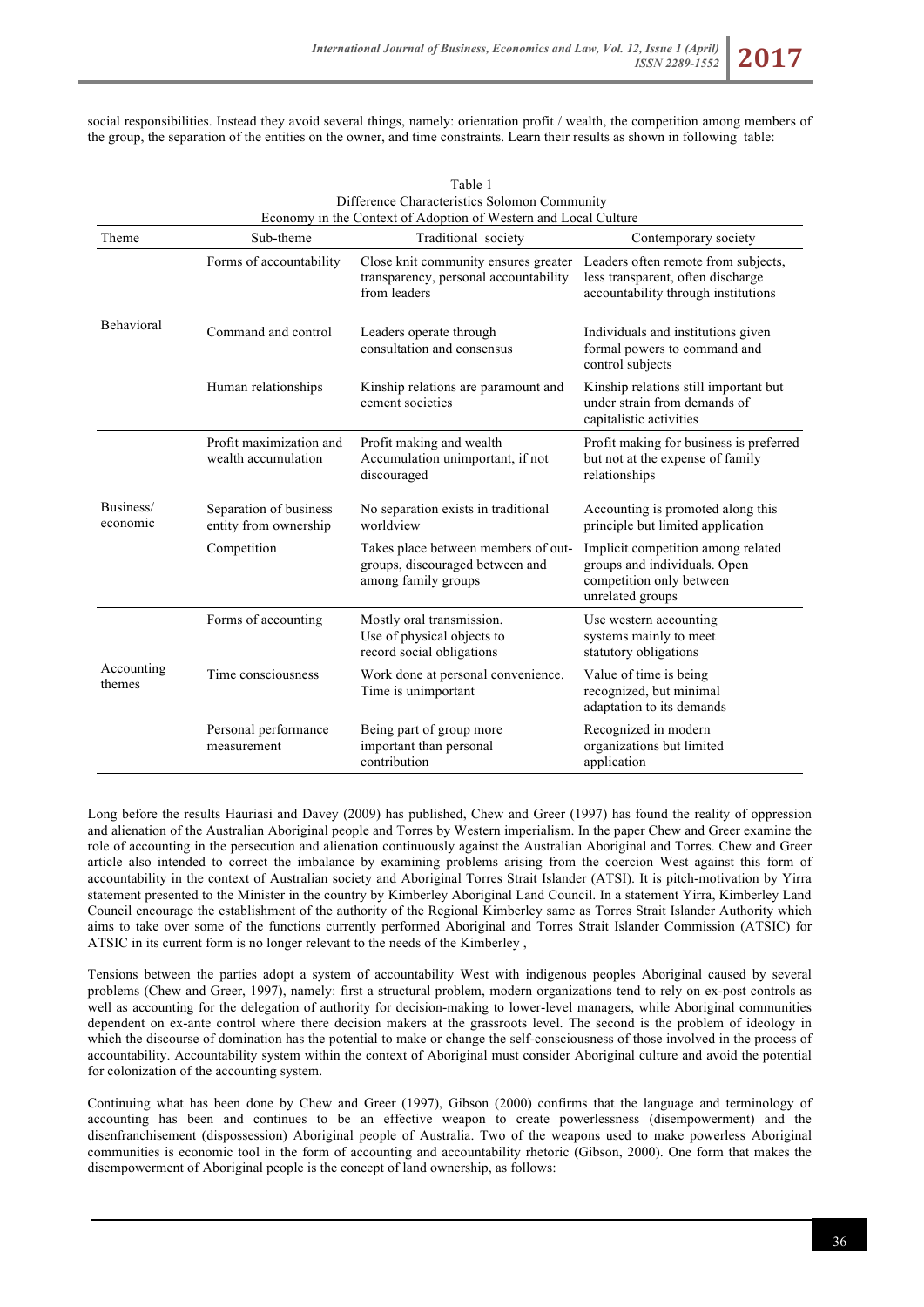...it was used, cared for and held in trust for future generations. It was also shared with others: to control land is not to enjoy it exclusively but rather to exercise the right, which is at the same time an obligation, to allocate rights in its resource to others.

# **RESEARCH METHODOLOGY**

A qualitative approach will be used to explain social interpretation of business entity. The values of local wisdom on the Javanese culture is used as an analytical tool to help solve the problem of research.

# **Thinking of the Javanese and Binary Opposition Synergy**

As is generally known, the Javanese many uses mythology wayang to interpret his world because it contains a variety of concepts and modes of thinking. Wayang is a religious mythology which is almost universally accepted for the Javanese. Mythology indicate that there are attempts Javanese to explain the universe and the presence of position themselves in it, namely the natural governance relationship and supra-natural, with fellow human beings and himself. This is because individuals in wayang giving Javanese an instrumentality to interpret the contents inside and basic human traits (Laksono, 2009).

In the wayang mythology there are central figure and paradoxical, namely Semar. Known as the central figure, because Semar as the only figure capable of providing solutions dispute resolution between two great families, the Pandavas and Kaurava (Laksono, 2009). Meanwhile, the paradoxical nature according to Mulyono (1978), as Semar described as a creature that has the nature of 'paradoxical pairing'. Here is an overview Semar:

Semar is the human figure at the same gods. Outwardly form Semar described the same front and rear spherical. Then the nature of his expression a combination of masculine and feminine.

For the Javanese, Semar paradoxical pairs, it can inspire intrinsic attitude to life that is not always absolute. Semar not put superior (ie king) as the central, while the inferior (eg maids, courtiers) as marginalized. These figures fully understand its precepts as the incarnation of a god that human nature consists of pairs of opposites. Just as expressed by Boediardjo (1978), quoted by Laksono (2009) as follows:

*Nothing is absolute, there are always twilights between night and day, grades between good and evil, shades between black and white, subtleties between love and hate, degrees between happiness and grief, as well as nuances between male and female*.

# **Analysis Procedure**

As described previously, this study uses the core concepts of qualitative approach. The use of this approach for the purpose of reading reality forming (socially constructing)the business entity and created reality (socially constructed) by the business entity. In addition, the reading of Javanese philosophy *tuna Satak bathi sanak* (TSBS) do as a reflection on the interpretation of the informant. As explained earlier that philosophically TSBS contains three important concepts, namely the concept of harmony, functional structural, and transcendent. Deconstructive readings are also done to find out the meaning behind the interpretation of the informant. Semar thinking model used to determine the deconstructive meaning of the interpretation of the informant. To understand in depth the three concepts do analytical procedures that can be served the following:

- 1. The interpretation of the concept of unity of effort by the informant. This phase resulted in the reality of the concept of business entity according to the informant, namely the informant interpretation of reality that forms the business entity (socially constructed) and created by the business entity (socially constructing). The interpretation revealed what their background by profession, position, experience, and interests of each informant.
- 2. Researchers interpretation of the concept of the business entity from informant interpretation results. At this stage it is possible to discover and acquire new reality that comes from the interpretation of informants
- 3. Reflections on the interpretation of the business entity on philosophy of TSBS. This stage aims to find reflective meaning of business entity that refers to three important concepts of business philosophy of TSBS, namely: the concept of harmony, functional structural, and transcendent.
- 4. Semar-style deconstruction. This stage aims to uncover the reality behind the interpretation of informants and reseache with reference to TSBS reflective meaning to business entity.

# **RESULTS AND DISCUSSION**

This study uses Semar philosophy as a tool to read and understand the social reality of the business activities of daily informants. According Suratno & Astiyanto (2009) Semar philosophy related to Javanese business practices revealed in business proverb the TSBS. TSBS is a phrase that can be found in the association businesses in the traditional markets of Java. In practice, they usually express these proverbs in the event of business relations (seller-buyer). Suratno & Astiyanto (2009) explains that the etymology of the phrase is a sentence consisting of four words, namely Tuna (translated: loss), Satak (translated: money), Bathi (translated: gain or profit), and Sanak (translated: brotherhood). The full expression implies that losses in the form of money is not a problem because there is still a business advantage in the form of fraternal relations (Suratno & Astiyanto, 2009). Business advantage is not only measured in terms of the cash flows into the company, but there are more important that comprehensive fraternal relations.

Geertz (1965) expressed the same views of the Javanese culture related concepts TSBS core philosophy. The core concept of the values embodied in the philosophy of TSBS include: first, the concept of harmony which describes the ideal business practices without causing horizontal conflicts. Second, the structural-functional concept which assumes that any individual or institution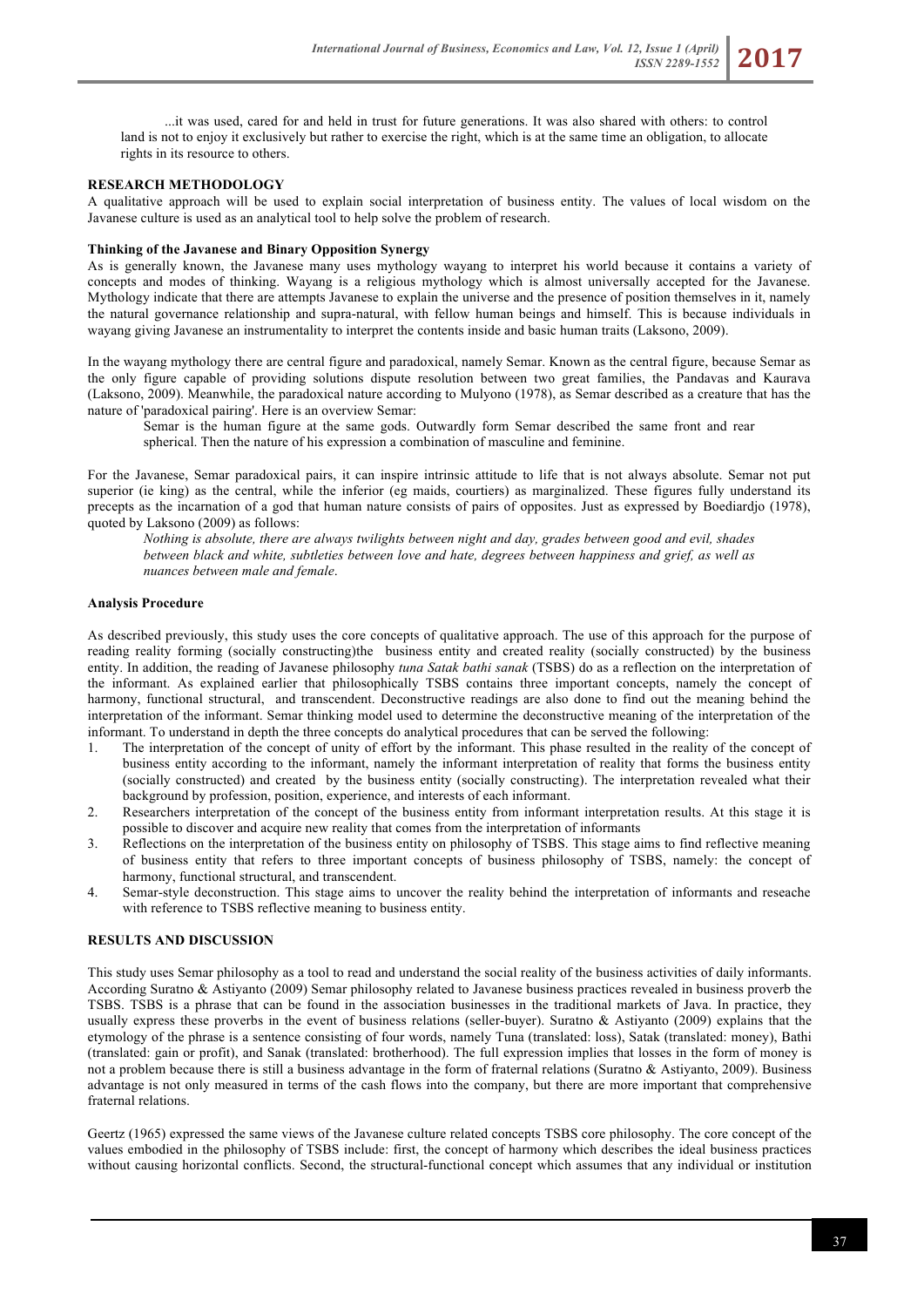has the duty and function of each. They should work in accordance with its duties and functions. Third, the concept of transcendental associated with the values of divinity and non-material.

#### **Idealism versus Pragmatism Informant**

Referring to the context of informants knowledge about the business entity, then the reality of the separation of the company's control of its owner is subjective idealism. The subjective idealist says that there can be no objects or perception without someone who knows the object or perception, the subject (sense or the know) seemed to create the object (the so-called material or objects) that what is real is reasonable conscious or sense perceptions conducted by the (Forsyth, 2001). An understanding of accounting entity exists because consciousness that comes from the process of learning and teaching in an academic environment. Consciousness then considered that the concept of having an entity that does not violate ethical consequence, the company is an entity that personified as people. According to the subjective idealism accountant, as a person, the company has a liability, obligation economics, and social and environmental responsibility. The subjective idealism to be indifferent to the reality that demands a consequence the contrary, even if most people do not agree with his thinking.

Pragmatic view asserted instead that the truth of praxis measured by the criterion of whether it is functional in the life practice (Rachman, 2009). He confirmed that a praxis that is true, if the consequences of such practice has functional usage for real-life practice culprit. In view of the practical level idealists (accountant) can not be accepted by the owner pragmatism. Separation of control of the company by the owner does not meet the pragmatic desire. Practice what happens is the owner wants to intervene that do the management control of the company. Involvement of the holders in control of the company is believed to be a reasonable practice according to the owner pragmatic thinking. The pragmatic desire based on the interests to control the opportunistic behavior of management to maximize profits himself. Pragmatism owner is also used to suppress information that is not symmetrical so as to minimize the cost of control of the agency. The behavior of the owner obviously is unethical according to the idealist standpoint.

Instead of a corporate governance standpoint, pragmatism owner is also at odds with the management. Pragmatic view of management is to create goals kongruens between the target company and the interests of stakeholders. The involvement of the shareholders (owners structures form) in the control of the company become a bottleneck in the critical decisions of the company. Such behavior will encourage injustice that ultimately lead to conflict among stakeholders (Heugens et al. 2009).

| Business Entity in the Perspective of the Semar's Philosophy |             |                         |                                          |  |
|--------------------------------------------------------------|-------------|-------------------------|------------------------------------------|--|
| Central Concept                                              | Dimension   | Indicator               | Aspects of responsibility                |  |
| Harmony                                                      | Microcosmos | Soul, conscience        | Motivation to satisfy personal welfare   |  |
|                                                              |             | Mind                    | Strategy of achieving short-term goals   |  |
|                                                              | Macrocosmos | Community               | Mutual respect for others and            |  |
|                                                              |             |                         | tolerance                                |  |
|                                                              |             |                         | Comply with applicable customs           |  |
|                                                              |             |                         | Giving priority to public interest       |  |
| Functional structural                                        | economy     | Profit                  | <b>Business</b><br>purposes seek maximum |  |
|                                                              |             |                         | profit                                   |  |
|                                                              |             | The value of benefits   | Produce a product that is worth the      |  |
|                                                              |             |                         | benefit                                  |  |
|                                                              |             | Welfare                 | Joint prosperity                         |  |
|                                                              | Social      | <b>Human Resources</b>  | Rules of a good tutor                    |  |
|                                                              |             |                         | Delegate responsibilities are clear      |  |
|                                                              |             |                         | Measurement of a fair performance        |  |
|                                                              |             | Recrutment              | Transparency employee selection          |  |
|                                                              |             |                         | Opportunity<br>surrounding               |  |
|                                                              |             |                         | communities for selection                |  |
|                                                              |             | Human rights            | Handling of human rights violations of   |  |
|                                                              |             |                         | fair                                     |  |
|                                                              |             | Produk                  | Produce a quality product                |  |
|                                                              |             | Community service       | Priority on customer satisfaction        |  |
|                                                              | Environment | Materials               | Selection of raw materials flammable     |  |
|                                                              |             | Natural resources       | Preserve nature                          |  |
|                                                              |             | The<br>environmental    | Prevent the pollution of air, soil and   |  |
|                                                              |             | impact                  | water                                    |  |
|                                                              | Legal       | construction<br>of      | The obligation to have building permits  |  |
|                                                              |             | buildings               |                                          |  |
|                                                              |             | <b>Business license</b> | The legal obligations have business      |  |
|                                                              |             |                         | license of production and trade          |  |
|                                                              |             | legal certification     | The legal obligations of halal certified |  |
|                                                              |             | legal compliance        | The legal obligations of compliance      |  |
|                                                              |             |                         | with applicable laws                     |  |
| Trancendence                                                 | Revelation  | Conviction              | Believes in God                          |  |

Table 2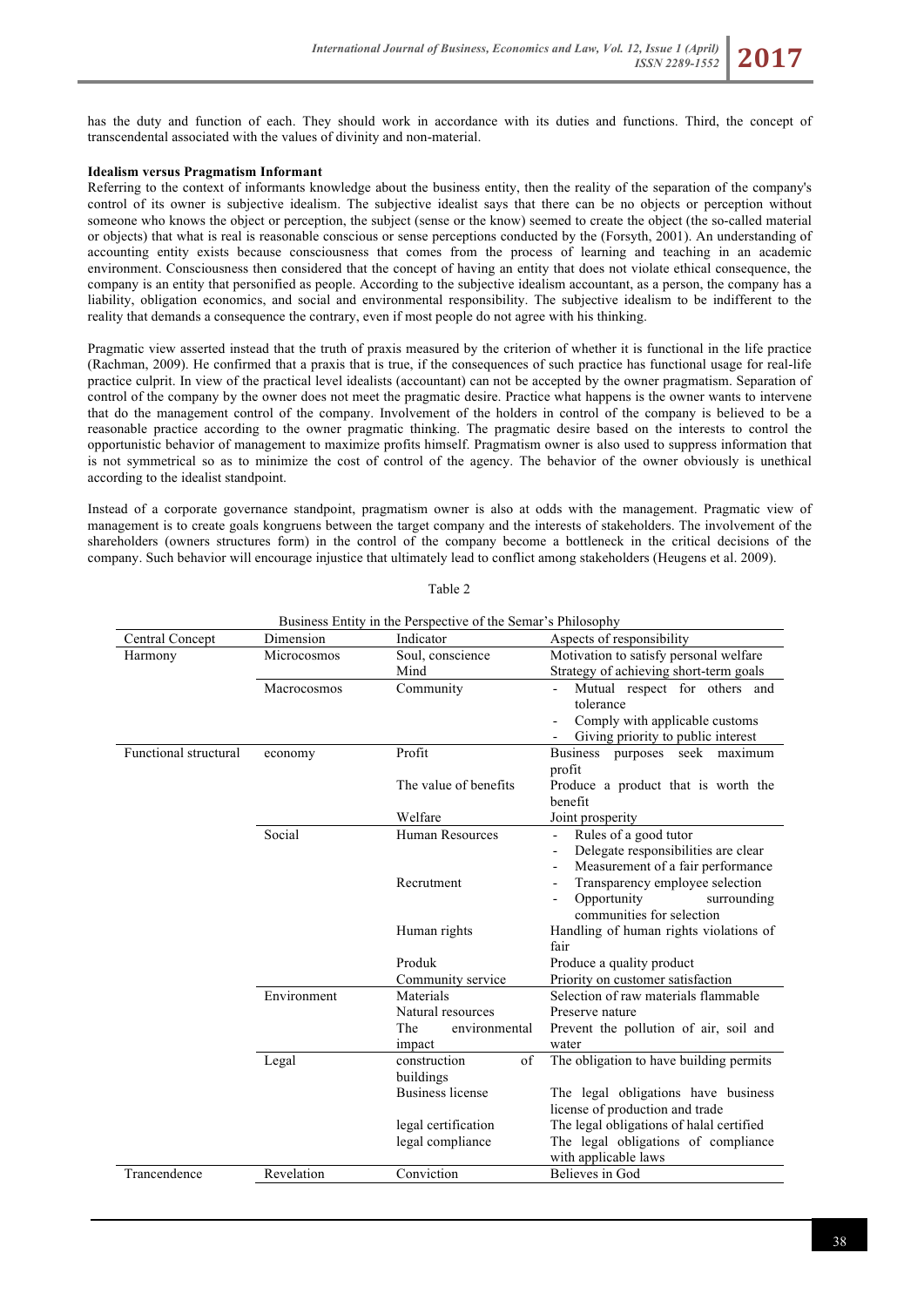| Business Entity in the Perspective of the Semar's Philosophy |           |                         |                                         |  |  |
|--------------------------------------------------------------|-----------|-------------------------|-----------------------------------------|--|--|
| Central Concept                                              | Dimension | Indicator               | Aspects of responsibility               |  |  |
|                                                              | Worship   | Relationship<br>between | Perform the duties of worship as a life |  |  |
|                                                              |           | humans and God          | goal                                    |  |  |
|                                                              | Morality  | Man's relationship with | Affection<br>$\sim$                     |  |  |
|                                                              |           | The Human               | Charity<br>$\overline{\phantom{0}}$     |  |  |
|                                                              |           |                         | - Honesty                               |  |  |
|                                                              |           |                         | Tolerance                               |  |  |

## **Reflective Meaning of Harmony on Business Entity Concept**

At the individual level, a good interpretation of idealism and pragmatism informant on a unified effort in the young universe reflects the existence of 'self' respectively. The little universe is an element of human life in the form of the soul, conscience, and the human mind (Mulder, 1996). The existence of the little universe in every human being resurrected to act good or bad. The little universe in Javanese culture is also commonly referred to as the 'inner voice' (Suseno, 2001). According Suseno (2001) the inner voice is man's consciousness of obligation and responsibility as a human being in concrete situations. Zoetmulder (1974) in Daryono (2007) explains the meaning of the inner voice as the union of man with a sense of nature and God lived as beauty. People who are able to control his inner voice called post-rational-conscious people, namely those who mature moral consciousness (Suseno 2005). Inner voice can also arise because of the human learning experience (Suseno 2005).

The existence of *jagad cilik* (translated: microcosmos) in the form of human thought that is recognized by informants reflected in the interpretation business entity based learning experience. While the presence of *jagad cilik* in the form of an inner voice that encourages people to do good in order to maintain the authority. Their recognition of the existence of the jagad cilik is part of man's consciousness of obligation and responsibility as a human being in concrete situations.

In addition to the *jagad cilik*, the interpretation of idealism and pragmatism informant on a business entity also reflects the existence of the *jagad gedhe*. *jagad gedhe* is an element of human life outside himself in the environment and their social (Mulder, 1996). Environmental and social community in which humans live is the most important part that forms the character of the man himself. Therefore, they would look for the best place to build character (Mulder, 1996).

Interpretation informant of business entity does not separate between the *jagad cilik* and *jagad gedhe* but put both in balance. According to the viewpoint of TSBS harmony relationship between the *jagad cilik* and *jagad gedhe* an idealized aspiration (Daryono, 2007). Referring to the success of Sri Mangkunegara IV as a successful entrepreneur Java in the Dutch colonial period, Daryono (2007) identifies moral values are taught, that a certain psychic state in the form of serenity, tranquility and equanimity. This is a core characteristic of harmony view that is done by creating and maintaining harmony between *jagad cilik* and *jagad gedhe* (Daryono, 2007).

This study found the efforts of the informants create harmony between the *jagad cilik* and *jagad gedhe* as the embodiment of the condition of harmony. Informant opinion reflects the importance of harmony between the *jagad cilik* control, over the desire to increase the production rate that correlates with the increase in revenue and the *jagad gedhe* in the form of attention to the longterm risk , the environmental and social damage. Harmony condition according to the narrative created pragmatic informant for example in the form of sacrifice of opportunity cost by reducing the amount of production in order to maintain social and environmental safety.

#### **Reflective Meaning of Functional Structural on Business Entity Concept**

Functional structural is an individua lunderstanding of the position and function in the social structure (Suseno, 2005). The understanding associated with their respective roles so that he must behave or work in accordance with the position (point of presence) and functions. The understanding contains moral values as a guide in the functioning of the relationship between individuals and individuals with the organization.

The research reveals the function of the individual in the social structure associated with a position in a variety of professions. Individuals who works as an accountant to explain his position atestesi service providers should work independently with separate interests on the owner of the company. According TSBS viewpoint position and function of the individual in the social structure cannot be influenced by anyone even though the position and function of the individual is dependent on another individual or organization (Pitoyo, 2008; and Daryono, 2007).

Position pragmatic informant has a responsibility to the supervisor who confirmed through a contractual relationship. The contractual relationship between the informant and the employer (manager) put them in a different position and function. There are limits to the execution of the work that is acting on behalf of the company. Although there atasanya managers as they work not for the benefit of employers. The manager as a boss is not entitled to claim the work already done or asked him to do a particular job for personal gain.

#### **Reflective Meaning of Trancendent on Business Entity Concept**

Leahy (1997) in his book Belief in Contemporary Philosophy defines transcendental meaning as something that is of top quality or beyond what is provided by the human experience. According to him, life leads into the transcendental, meaning as capable of revealing all the objective reality that is being done and disclose the total to the meanings of the most full of life.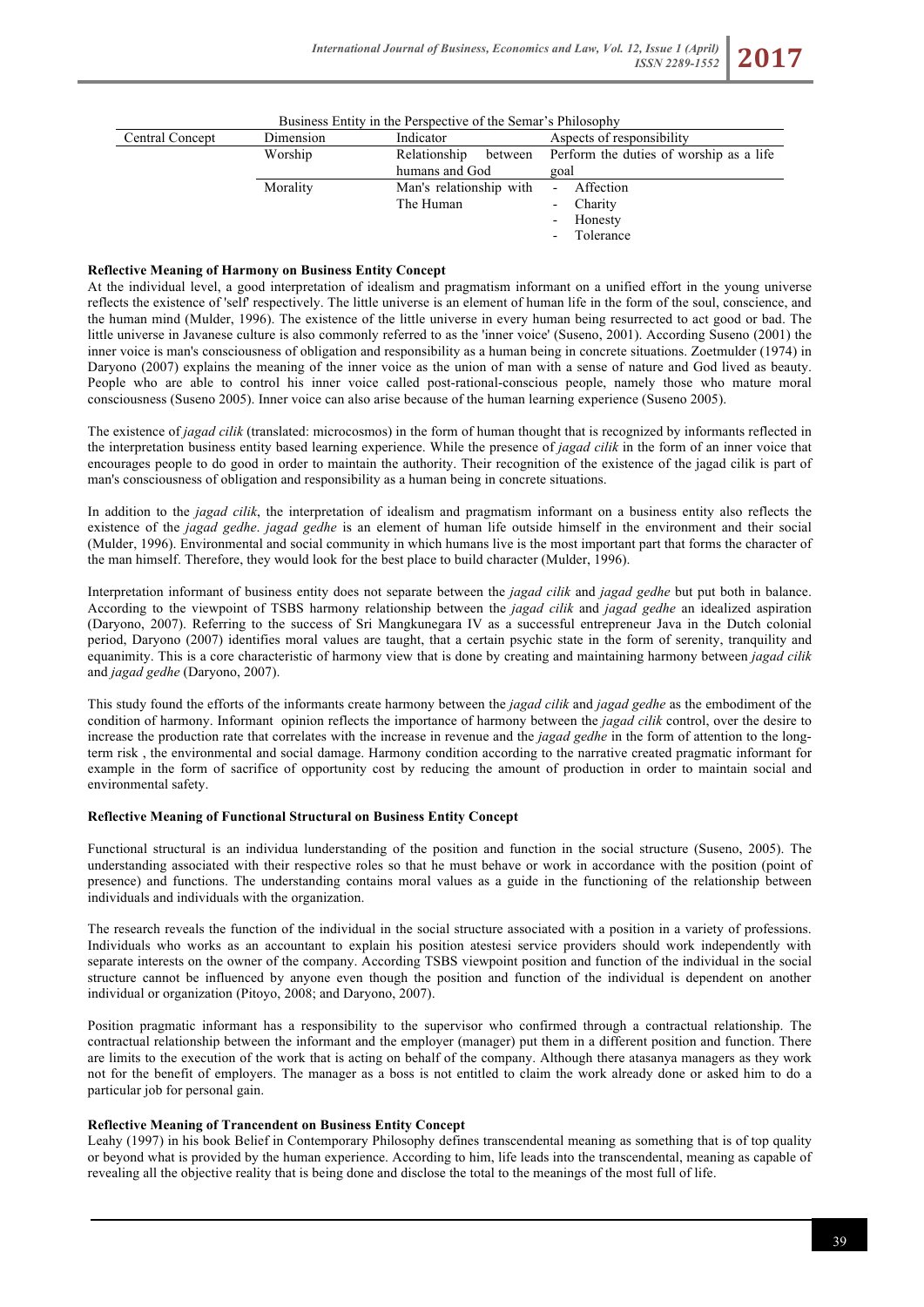Among Java spirituality, life of the world is believed to be the embodiment of the relationship between creators and *Gusti* as human beings who carry out the mandate *memayu hayuning bawana* (Endraswara 2013). The transcendent meaning *Gusti* decree refers to the creature to protect the safety of both inner and outer world. Koentjaraningrat (1984, 435) explains the meaning of *memayu hayuning bawana* of the birth, the relationship between humans and nature. Transcendental meaning according Suseno (2001, 168) refers to a moral person who is not only based on religious experience or related to the Lord, but the integration between the relationship, both man to man and man to God.

Daryono (2007, 169) describes the transcendent significance that draws on the success of Sri MANGKUNEGARA IV as an entrepreneur who gave birth to the ethos of 'self-transcendence'. Transcendence in view of Sri MANGKUNEGARA IV is his willingness to ngemong master ourselves and faith in other people (Daryono, 2007). Willing to be ngemong according Suseno (2001) is a form of disposition honest with others and believe in the good Lord's attitude, the attitude of affection from him.

Informants pragmatic trusts to the company to be responsible for the damage. The attitude of employers who want to protect the environment and the social ideals of them. Ideals and does not belong to the individual but belongs to the generations after them. This is self-transcendence is expected to be owned by the employer, that is being honest and believing in the good attitude of the Lord who will give birth to the love between people.

## **Reflective Meaning of TSBS to the Basic Concepts of Accounting**

The concept of business entity that separates the relationship between business entities with the landlord raises the business relationship between the two. According to the viewpoint of the business relationship stating that the owners or shareholders, or shareholders' equity owner is a property rights or values that are embedded in the company. This has implications for defining conceptually equity as a liability or the company's debt to the owner. The definition of 'lead' on the logic that the greater the value of the company's equity, the greater the company's debt obligations or to the owner. This implies that the greater the equity owners or shareholders they will increasingly have the orientation to sue the company for the amount of bills held.

In contrast with the definition of equity conceptually, structurally definition states that equity is the residual interest in the assets of the company owner after deducting liabilities (IAI 2017, KDPPLK paragraph 49c). Referring to the definition, the greater the difference between assets and liabilities, the greater the residual rights owners. Added asset can be caused by the flow of incoming assets (eg cash) that occurs because the company sells or goods or deliver services. Getting cash into companies commonly called the revenue. Thus it can be explained that the increase in income causes the owner's equity will increase (see the definition of income according to IAI (2017), KDPPLK paragraph 70a).

According TSBS viewpoint, the demands of the owner over the bill which was reflected by the equity value is reduced by the alignment of awareness 'self' owner (*jagad cilik*) on the environment and social enterprise (*jagad gedhe*). Owners on the functional structure to position ourselves as a part in maintaining the sustainability, environmental and social. Therefore, the increase in equity reflects the company's performance is not an absolute obligation or claimed as rising corporate debt that must be repaid to the owner. Equity owners or shareholders is a representation of awareness 'self' in the jagad cilik (consisting of the heart, soul and mind do not deny the desire of gain) as well as its position in the functional structure that its position as having the awareness to preserve the environment and social enterprise ( *jagad gedhe* ).

This research proposes the definition of equity that reflects TSBS (refer to the concept of harmony between jagad cilik and jagad gedhe, functional structural and transcendent), both conceptually and structurally. Conceptually, the equity has a meaning reflective as the company's obligation to the owners, environmental and social. Based on this definition, a claim on the bill which is reflected in the value of equity is not only owned by the owners or shareholders alone, but also the right to social and environmental flows. Structurally equities have reflective meaning as residual rights owners, environmental, and social on the company's assets after deducting liabilities. The increase in revenue according to this meaning resulted in an increase in owner's equity, environmental, and social.

Referring to the significance of reflective conceptually and structurally, the presentation of equity may be subclassified in the balance sheet (IAI 2017, KDPPLK paragraph 65). Equity is claimed as an obligation or debt of companies to environmental and social equity are classified separately as an obligation of the company to the owner. Such classification may be relevant for decision-making needs of users of financial statements to indicate when the post of legal restrictions or other restrictions on the ability of companies to share or use the equity.

IAI (2017) in the Framework for the Preparation and Presentation of Financial Statements (KDPPLK) paragraph 53 affirms that the definition of main asset must have the characteristics of the economic benefits. The economic benefits are measured by looking at the cash flow or cash equivalents donated to the company either directly or indirectly. The definition ignores potential future economic benefits that flow to the company's assets and the company's social environment. It is as disclosed in the paragraph 55 that identify the use of the asset and the future economic benefits of the intangible assets that can flow into the company in several ways.

Characteristics of use and economic benefits flow to the company's assets in accordance with paragraph 55 KDPPLK closing the possibility of cash or cash equivalents that flows outside the company except to the owner of the company. In a practical level, non-fulfillment of cash or cash equivalents that flows outside the company as the character of the economic benefits of assets may be understood as a matter of materiality as one of the characteristics of the quality of financial reporting. The emergence of the economic benefits for sosal and the environment caused by the flow of cash and cash equivalents were out and is not a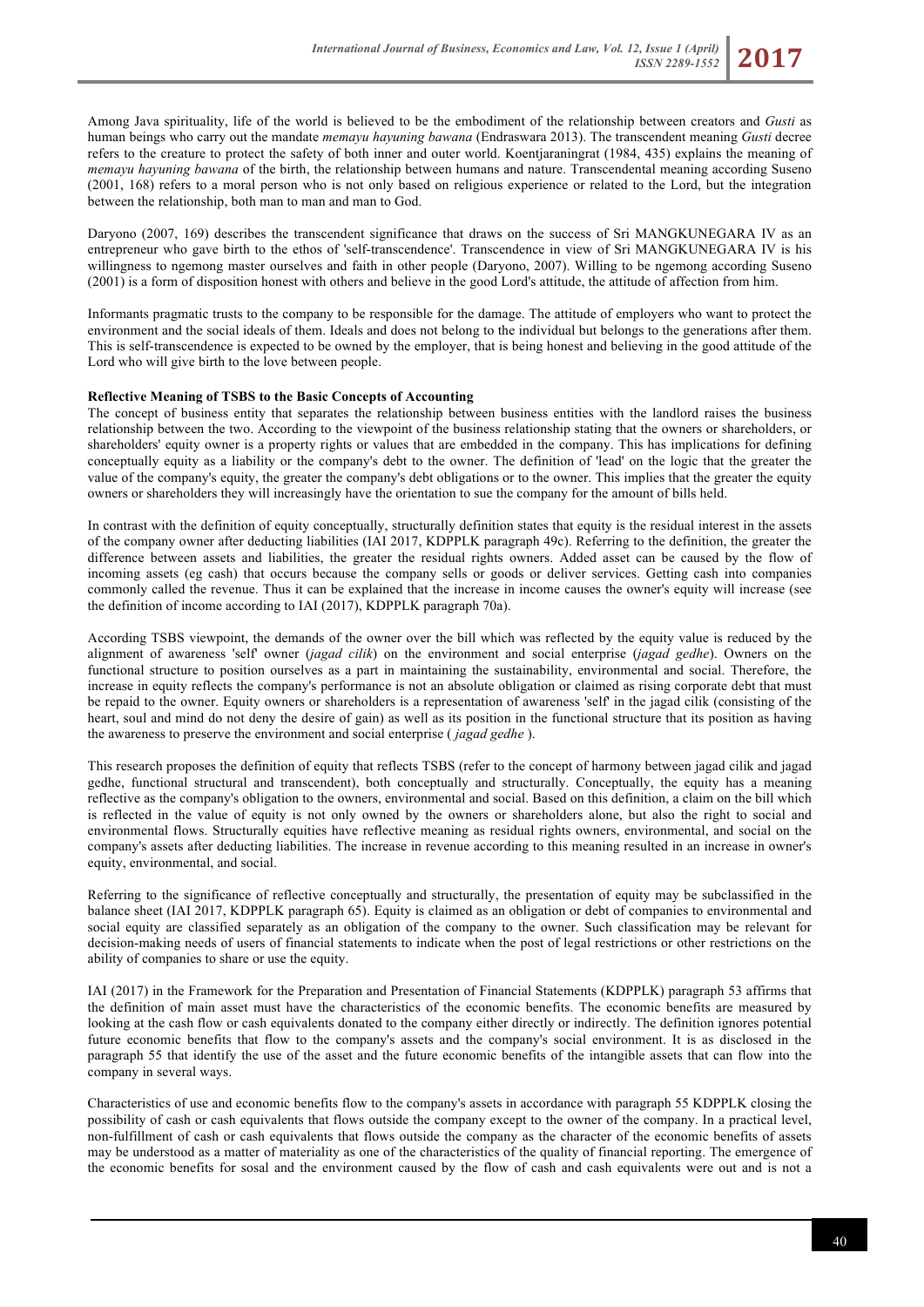regular activity of the company is not considered material in terms of the production process so it does not meet the characteristics of an asset.

Referring to the human models in the organization as revealed by Donaldson (1991), KDPPLK human model adopted as a selfish actor, rationally they will maximize the economic benefit himself. It is to be reflected in the definition and recognition of assets only accommodate the asset as a potential contributor to the company's revenue. The concept was ultimately intended solely for the sake of the welfare of the owners, ie, with rising incomes will increase as well in owner's equity or shareholders.

KDPPLK ignore other human models, namely the human model that understands its role in the social organization as motivated by the desire you have to gain intrinsic satisfaction, fulfill social responsibility, and respect for the interests of humanity (McClelland, 1961; Herzberg et al, 1959). Investment owners or shareholders in the form of economic benefits that flow to the environmental and social (in the form of cash and cash equivalents) was not treated as a separate asset but as an expense in the financial statements. The treatment did not show the form of self-awareness owner or shareholder of the environment and social responsibility as an owner or investor.

Self-awareness owner or shareholder in harmony jagad cilik (motivation profit) and jagad gedhe associated with investments in assets that contribute to the economic benefits and social environment should not be limited by the assertion KDPPLK respect to the definition and recognition of assets. Freeing yourself from the definition and recognition of assets according helpful KDPPLK for sustainability, environmental and social. Assets that have economic benefits not only the company expected to generate revenue but also create environmental sustainability and social enterprise.

This study proposes defining the useful life of the assets which reflect TSBS (refer to the concept of harmony between the jagad cilik and the jagad gedhe, structural, functional and transcendent), namely: future economic benefits embodied in the asset is the potential of these assets to contribute either directly or indirectly direct, cash and cash equivalents to the company, environmental and social. This potential can be anything that is productive and is part of the activity, both in terms of operational and corporate responsibility to the environment and social. Assets expenditure has occurred and the economic benefits flowing to the environmental and social separately presented in the balance sheet with the economic benefits that flow to the company's assets.

# **Accounting Equation by TSBS Based**

The concept of separate business entity with management control of the company by fund providers (creditors and owners or shareholders). SFBT reflective meaning the entity reflected in the core concept of 'self' owners or shareholders, consisting of harmony between the universe and the universe gedhe little structural, functional, and transcendent. The reflective meaning indicated he fully so that the assets entrusted to management is always shown the source or origin are reflected in equity (within the meaning of reflective TSBS). If the financial reporting refers SFBT reflective meaning, it must indicate this functional relationship. The functional relationship direpresentasi by the following accounting equation:

## *Common Asset* **+** *Tuna Satak Asset* = *Liabilities* **+** *Stockholder's Equity* **+** *Bathi Sanak's Equity*

As described in the definition of equity according SFBT reflective meaning both conceptually and structurally, which is claimed as equity or corporate debt obligations to the environment and social equity are classified separately as an obligation of the company to the owner. Referring to the definition, the equity in the accounting equation can be divided into stockholder's equity and Bathi Sanak's Equity. Stockholder's equity represents the owner or shareholder claims on residual interest in the company's assets after deducting liabilities (Liabilities). The increase in equity in earnings is due to the group, namely the increase in economic benefits during an accounting period in the form of cash and cash equivalents flow coming into the company.

In addition, there is a residual interest in the assets of companies for environmental and social. Equities are grouped into Bathi Sanak's Equity. This account group claims represent a residual interest in the company's assets and social environment that comes from non-profit investment owners or shareholders. The increase in equity is due to the gains in the form of opportunity cost or savings of the expenditure that should occur due to maintenance of the environment or social demands. To represent the profit form this study uses the term Bathi Sanak's Equity.

From the left-hand side there are assets that are classified as common assets, for assets is defined as the economic benefits that contribute directly or indirectly, cash flows and cash equivalents to the enterprise. In addition there are the economic benefits of the assets flowing into the environment and social. The economic benefits of these assets are grouped into Tuna. Satak Asset. This term is used to reflect that the assets in this group did not contribute cash flows and cash equivalents (in the form of income) to the company. Income which should add to the equity owners or shareholders is not obtained within this group of assets that can be considered as 'non-profit investment'. TSBS reflective related to the meaning, the exact terms used in this study to represent 'non-profit investment' in the asset is Tuna Satak Asset

## **CONCLUSION**

Informant interpretation of the concept of business entity to reflect on the business philosophy TSBS find the meaning of harmony, structural, functional, and transcendental behind the concept. According to the viewpoint of the meaning of reflective TSBS harmony in unity reflected on the alignment efforts in integrating the young universe (life, conscience, and mind) and the universe gedhe (environmental and social). Structural fully functional on the entity states that individuals and organizations have position and function so it must act in accordance with the position and function. Individuals and organizations are ethical norms can not influence the actions of individuals and organizations that have a different position and function. Reflective meaning transcendental entity TSBS point of view refers to the moral values that are integrated with spiritual experiences.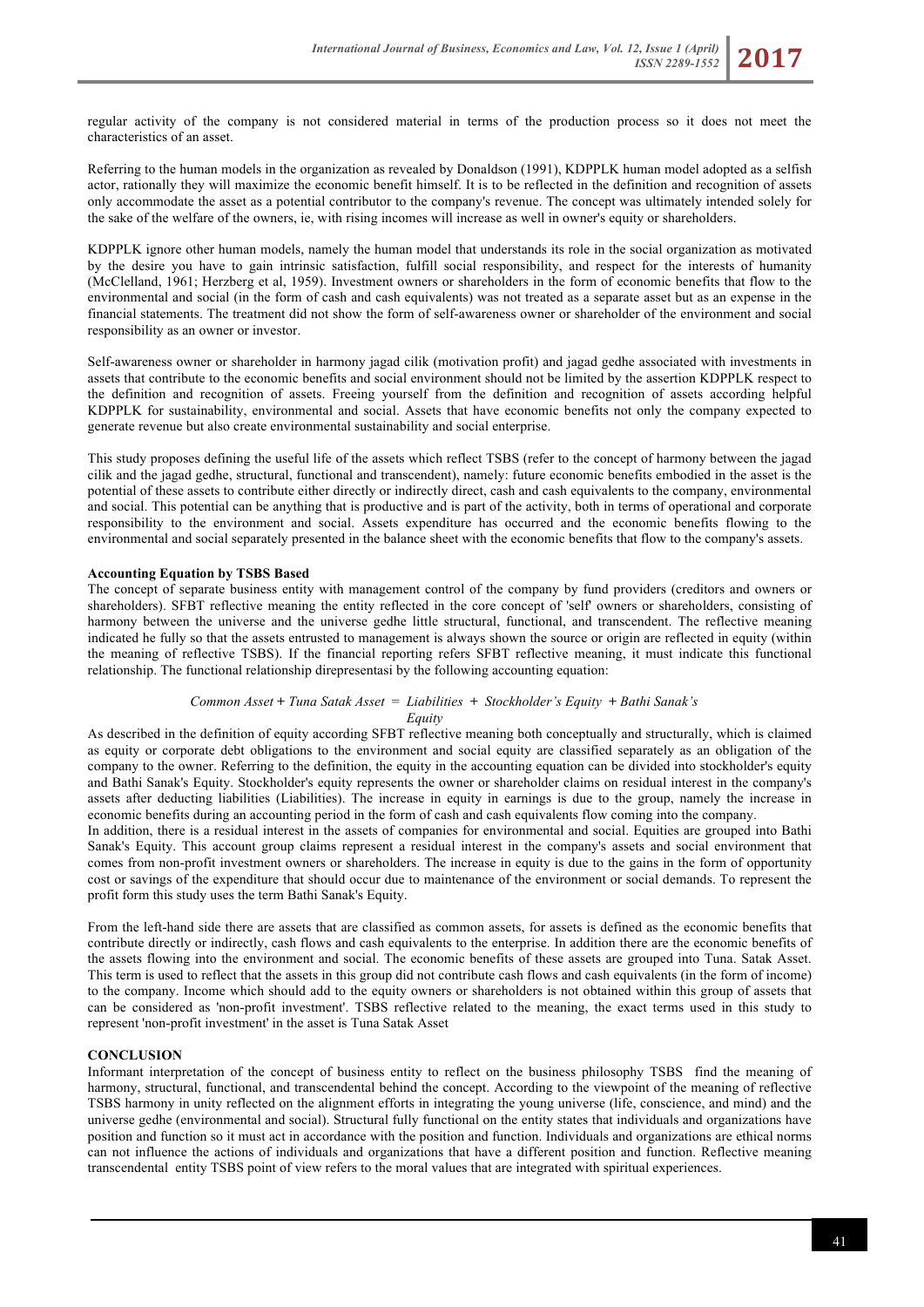Referring to the core concepts TSBS, the study found meaning behind entity, namely accounting concepts with meaning reflective coherent entity. The accounting concepts is equity, assets, and the accounting equation. Construction concept of equity based business philosophy TSBS reflection raises equity groups named Bathi Sanak's Equity. The concept of equity reflects the value of benefits in the form not of money, but profits in the form of persauadaraan. While the concept of asset based business philosophy TSBS reflection raises Satak Asset Tuna asset group. The concept of these assets reflect the value that should be provided for the benefit of brotherhood.

### **References**

Dejnozka. (1997). *Corporate Entity: Book Manuscript.* New York: The Foundation Press.

Kam, V. (1990). *Accounting Theory.* New York: Jhon Wiley and Son.

- Hiller, J. (2013). The Benefit Corporation and Corporate Social Responsibility. *Journal of Business Ethics, 18*, 12-30.
- Zoetmulder. (1974). *Kalangwan: A survey of Old Javanese Literatur dalam Daryono., 2007. Etos Bisnis Orang Jawa: Pengalaman Mangkunegaran IV.* Jogyakarta: Pustaka Pelajar.
- Wallace, R. (1990). Accounting in developing countries. *Research in Third World Accounting, 2*, 39-46.
- Suseno, F. (2001). *Etika Jawa sebuah Analisis Falsafi Kebijaksanaan Hidup Jawa.* Jakarta : Gramedia.
- Pitoyo, D. (2008). Tuna Satak Bathi Sanak: Kearifan Lokal dalam Etika Bisnis. *Jurnal Filsafat, 5*, 24-29.
- Perera, M. (1985). The relevance of international accounting standards to developing countries. *Working Paper*. University of Glaslow: School of Financial Studies.
- Neu, D. (2000). Accounting and Accountability Relations: Colonization, Genocide and Canada's First Nations. *Accunting and, Auditing and Accountability Journal, 13*, 268-288.
- Mulder, N. (2009). *Indonesia Ideology Javanese Mistism.* Jogyakarta: LKiS Publisher.
- Moelyono, S. (1978). *Apa dan Siapa Semar.* Jakarta: Gunung Agung.
- Leahly, L. (1997). *Filsafat Ketuhanan Kontemporer.* Jogjakarta: Pustaka Pelajar.
- Laksono, P. (2009). *Tradisi dalam Struktur Masyarakat Jawa Kerajaan dan Pedesaan: Alih Ubah Model Berfikir Jawa.* Jogyakarta: KEPEL PRESS.
- IAI. (2017). *Standar Akuntansi Keuangan (Financial Accounting Standards).* Jakarta: Ikatan Akuntan Indonesia.
- Hove, M. (1986). Accounting Practices in Developing Countries: Colonialism's Legacy of Inappropriate Technologies. *Interntional Journal of Accounting, 23*, 81-100.
- Gibson, K. (2000). Accounting as Tool for Aboriginal Dispossession: Then and Now. *Accounting, Auditing & Accountability Journal, 13*, 289-306.
- Geertz, C. (1989). *Abangan, Santri, Priyayi dalam Masyarakat Jawa.* Jakarta: Pustaka Jaya.
- Forsyth, D. R. (2001). Idealism, Relativism, and the Ethics of Caring. *The Journal of Psychology, 22*, 243-248.
- Elkington, J. (1997). *Cannibals woth Forks: The Triple Bottol Line of 21th Century Business.* Oxford: Capstone Publishing.
- Donaldson, L. (1991). The Ethereal Hand: Organizational Economics and Management Theory. *Academy of Management Review, 15*, 45-66.
- Daryono. (2007). *Etos Bisnis Orang Jawa: Pengalaman Mangkunegaran IV.* Jogyakarta: Pustaka Pelajar.
- Chand, P. (2001). Relevance of International Accounting Standards to a developing country –Fiji: an archival-empirical investigation. *Asia Pacific Interdisciplinary Research in Accounting Coference.* Adelaide: 15-17 July.
- Briston, R. (1978). The evolution of accounting in developing countries. *International Journal of Accounting Reasearch, Fall*, 105-120.
- Askary, S. (2006). Accounting professionalism a cultural perspective of developing countries. *Managerial Auditing Journal, 21*, 102-111.
- Jensen, M.C and W.H. Meckling. (1976). Theory of the firm managerial behavior, agency cost and capital structure. *Journal of Finance and Economics, 3*, 305-360.
- Conard, Alfred F., Knauss, Robert L., and Siegel, Stanley. (1993). *Enterprise Organization: Cases, Statutes and Analysis on Employment, Agency, Partnership, Association and Corporation.* Mineola New York: The Foundation Press.
- Endraswara, S. (2006). *Mistik Kejawen: Sinkretisme, Simbolisme, dan Sufisme dalam Budaya Spiritual Jawa.* Jogyakarta: Narasi PUblisher.
- Chew, A. and Greer, S. (1997). Contrasting World Views on Accounting: Accountability and Aboriginal Culture. *Accounting, Auditing, & Accountability Journal, 10* , 276-298.
- Hauriasi, A. and Davey, H. (2009). Accounting and Culture: The Case of Solomon Island. *Pacific Accounting Review, 21*, 228- 259.